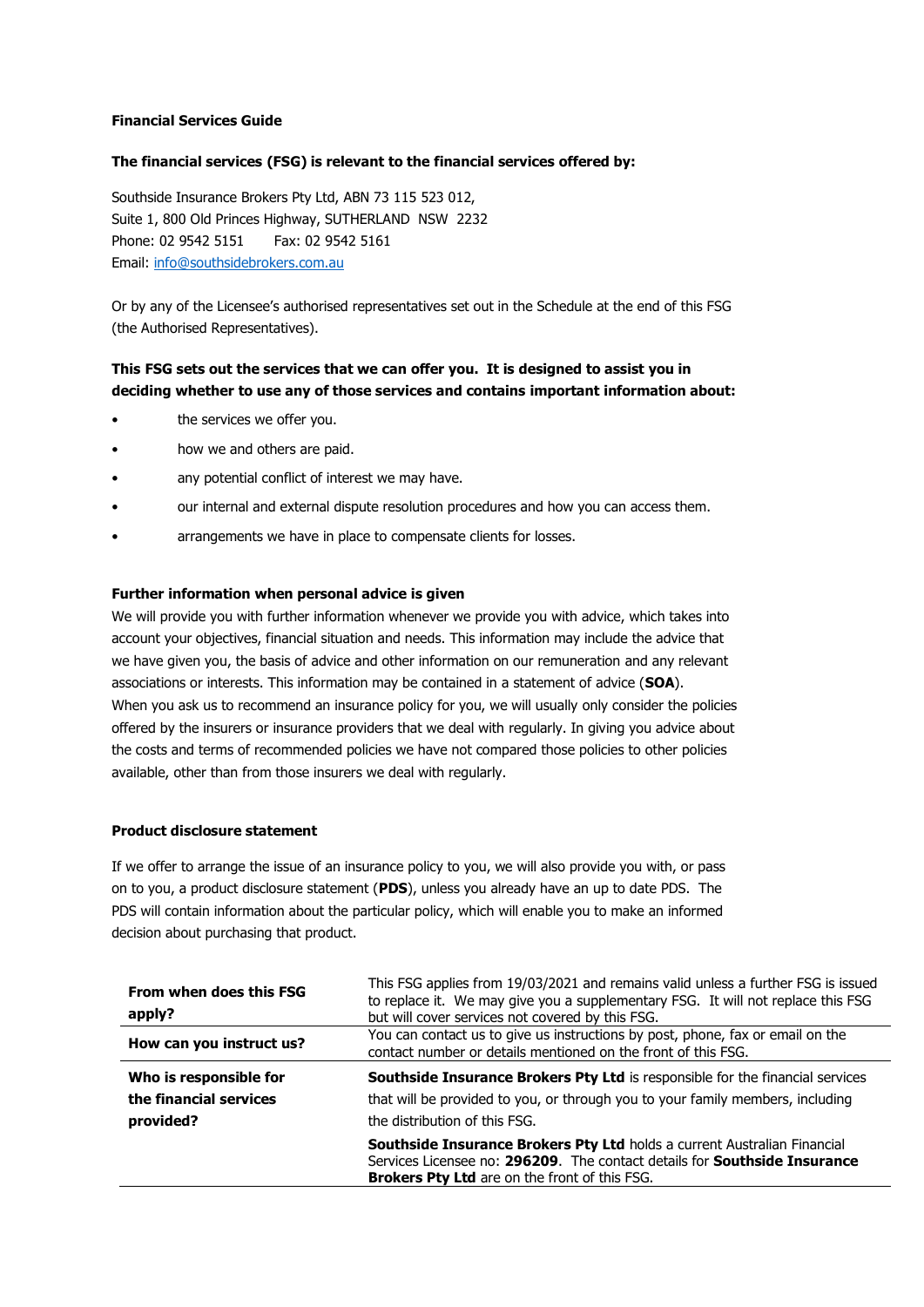| <b>What kinds of financial</b><br>services are you<br>authorised to provide to<br>me and what kinds of<br>financial product/s do<br>those services relate to? | Southside Insurance Brokers Pty Ltd is authorised to advise and deal in<br>general insurance products to wholesale and/or retail clients. We will do this for<br>you as your broker unless we tell you otherwise.                                                                                                                                                                                                                                                                                                                                                                                                                                                                                                                           |
|---------------------------------------------------------------------------------------------------------------------------------------------------------------|---------------------------------------------------------------------------------------------------------------------------------------------------------------------------------------------------------------------------------------------------------------------------------------------------------------------------------------------------------------------------------------------------------------------------------------------------------------------------------------------------------------------------------------------------------------------------------------------------------------------------------------------------------------------------------------------------------------------------------------------|
| <b>Will I receive tailored</b><br>advice?                                                                                                                     | Maybe not in all cases. However, we may need information about your personal<br>objectives, details of your current financial situation and any relevant<br>information, so that we can arrange insurance policies for you, or to give you<br>advice about your insurance needs. We will ask you for the details that we need<br>to know.                                                                                                                                                                                                                                                                                                                                                                                                   |
|                                                                                                                                                               | In some cases we will not ask for any of this information. If we do not ask, or if<br>you do not give us all of the information we ask for, any advice you receive may<br>not be appropriate to your needs, objectives and financial situation.<br>You should read the warnings contained in any SOA, or any other warnings that<br>we give you, carefully before making any decision about an insurance policy.                                                                                                                                                                                                                                                                                                                            |
|                                                                                                                                                               | Where we provide you with advice about your insurance arrangements, that<br>advice is current at the time that we give it. We will review your insurance<br>arrangements when you inform us about changes in your circumstances.                                                                                                                                                                                                                                                                                                                                                                                                                                                                                                            |
| <b>Contractual Liability and</b><br>your insurance cover                                                                                                      | Many commercial or business contracts contain clauses dealing with your liability<br>(including indemnities or hold harmless clauses). Such clauses may entitle your<br>insurers to reduce cover, or in some cases, refuse to indemnify you at all. You<br>should seek legal advice before signing and accepting contracts. You should<br>inform us of any clauses of this nature before you enter into them.                                                                                                                                                                                                                                                                                                                               |
| What information do you<br>maintain in my file and<br>can I examine my file?                                                                                  | We maintain a record of your personal profile, including details of insurance<br>policies that we arrange or issue for you. We may also maintain records of any<br>recommendations or advice given to you. We will retain this FSG and any other<br>FSG given to you as well as any SOA, PDS that we give or pass on to you for the<br>period required by law.                                                                                                                                                                                                                                                                                                                                                                              |
|                                                                                                                                                               | We are committed to implementing and promoting a privacy policy, which will<br>ensure the privacy and security of your personal information. A copy of our<br>privacy policy is available on request. A copy is also available on our website.<br>If you wish to look at your file please ask us. We will make arrangements for you<br>to do so.                                                                                                                                                                                                                                                                                                                                                                                            |
| How will I pay for the<br>services provided?                                                                                                                  | For each insurance product the insurer will charge a premium that includes<br>any relevant taxes, charges and levies. We often receive a payment based on<br>a percentage of this premium (excluding relevant taxes, charges and levies)<br>called commission, which is paid to us by the insurers. However, in some<br>cases we will also charge you a fee. These will all be shown on the invoice<br>that we send you. You can choose to pay by any of the payment methods set<br>out in the invoice. You are required to pay us within the time set out on the<br>invoice.<br>If there is a refund or reduction of your premium as a result of a cancellation<br>or alteration to a policy, or based on a term of your policy (such as a |
|                                                                                                                                                               | premium adjustment provision), we will retain any fee we have charged you.<br>We will also retain commission depending on our arrangements with the                                                                                                                                                                                                                                                                                                                                                                                                                                                                                                                                                                                         |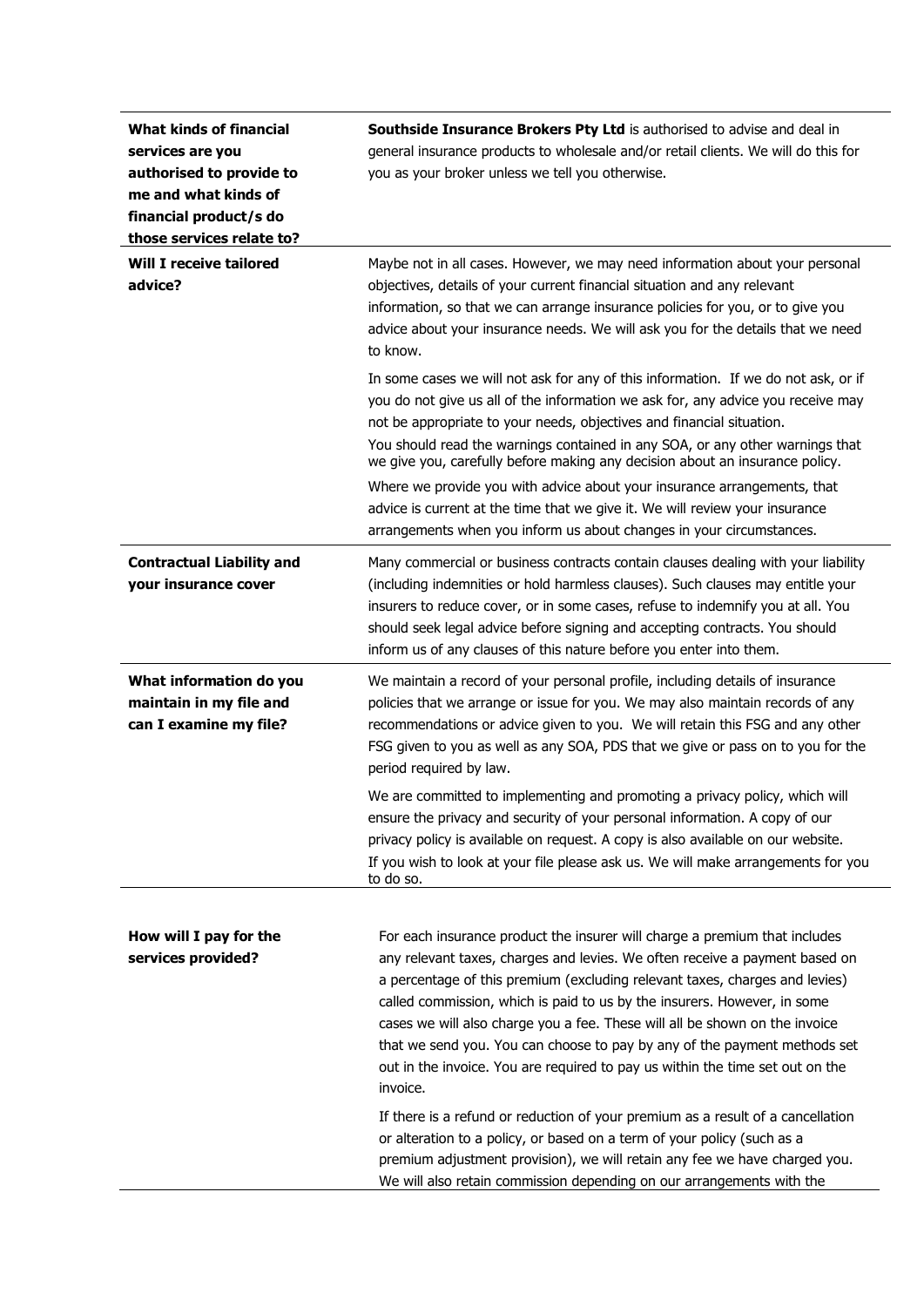insurer, or charge you a cancellation fee equal to the reduction in our commission.

When you pay us your premium it will be banked into our trust account. We retain the commission from the premium you pay us and remit the balance to the insurer in accordance with our arrangements with the insurer. We will earn interest on the premium while it is in our trust account or we may invest the premium and earn a return. We will retain any interest or return on investment earned on the premium.

**How are any commissions, fees or other benefits calculated for providing the financial services?**

Our commission will be calculated based on the following formula:

#### **X = Y% x P**

In this formula:

 $X =$  our commission

Y% = the percentage commission paid to us by the insurer. Our commission varies between 0% and 30%.

 $P =$  the amount you pay for any insurance policy (less any government fees or charges included in that amount).

Standard fees will be charged and adjusted depending on the complexity of the transaction and commission received.

We do not often pay any commissions, fees or benefits to others who refer you to us or refer us to an insurer. If we do, we will pay commissions to those people out of our commission or fees (not in addition to those amounts), in the range of 0%to 20% of our commission or fees.

Our employee that will assist you with your insurance needs will be paid a market salary.

If we give you personal advice, we will inform you of any fees, commission or other payments we, our associates or anyone referring you to us (or us to any insurer) will receive in relation to the policies that are the subject of the advice.

See below for information on the Steadfast association and commission.

**Do we have any relationships or associations with the insurers who issue the insurance policies or any other material relationships?**

**Southside Insurance Brokers Pty Ltd** is a Steadfast Group Limited (**Steadfast**) Network Broker. Steadfast has exclusive arrangements with some insurers and premium funders (**Partners**) under which Steadfast will receive between 0.5 - 1% commission for each product arranged by us with those Partners. Steadfast is also a shareholder of some Partners.

We may receive a proportion of that commission from Steadfast at the end of each financial year (or other agreed period).

As a Steadfast Network Broker we have access to member services including model operating and compliance tools, procedures, manuals and training, legal, technical, banking and recruitment advice and assistance, group insurance arrangements, product comparison and placement support, claims support and group purchasing arrangements. These member services are either funded by Steadfast, subsidised by Steadfast or available exclusively to Steadfast Network Brokers for a fee.